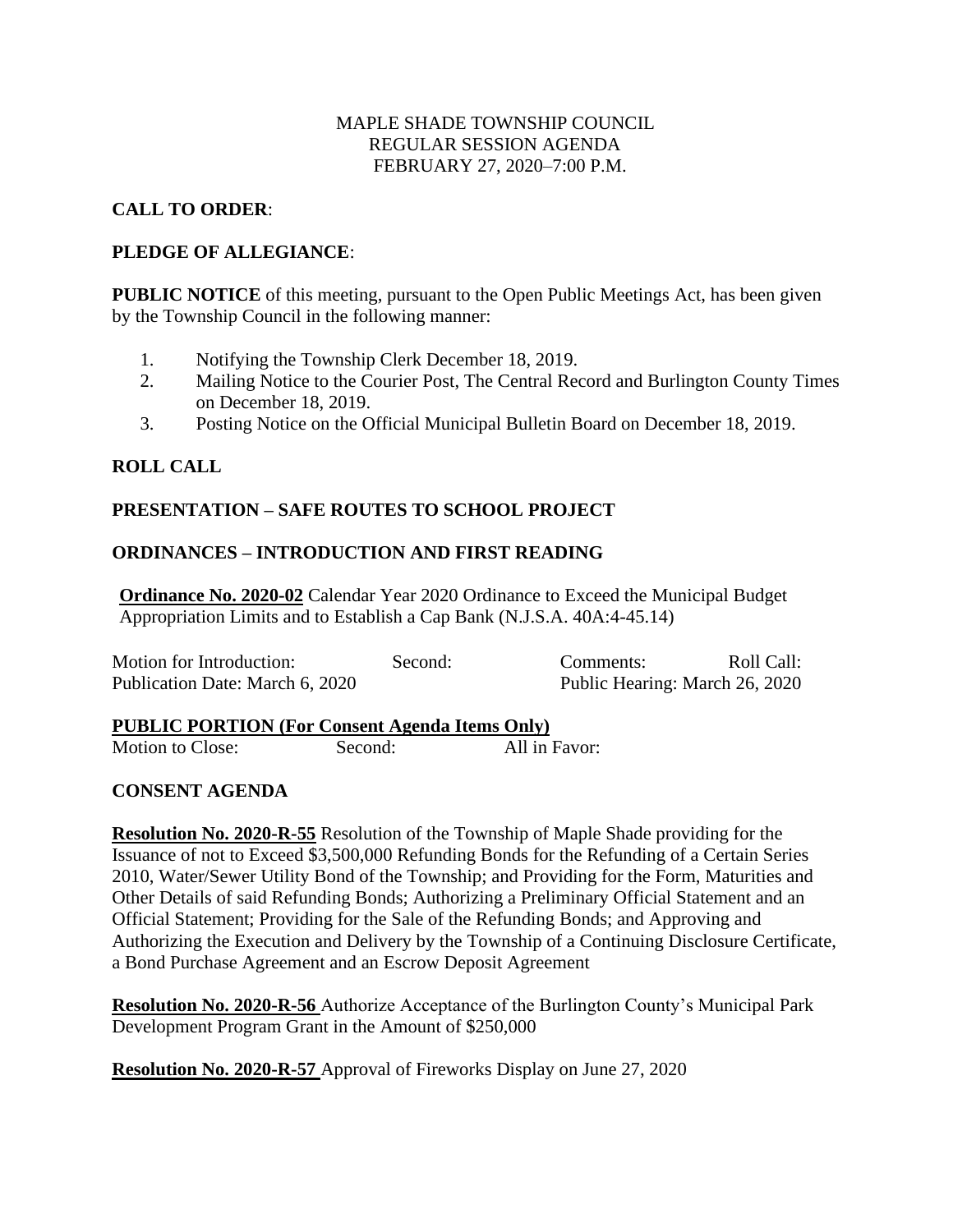**Resolution No. 2020-R-58** Rescind Resolution 2019-R-186 Approving the Person-to-Person Liquor License from Café Fontana to 73LL, LLC due to an error with the Tax Certification

**Resolution No. 2020-R-59** Release Performance Guarantee of Laurel Lanes for Block 195 Lot 2.01

**Resolution No. 2020-R-60** Authorize Purchase of 2020 Ford Transit Van under State Contract

**Resolution No. 2020-R-61** Authorize Maple Shade Main Street Food Truck Event on June 8, 2020

**Resolution No. 2020-R-62** Authorize Acceptance of the Community Development Block Grant in the Amount of \$75,000

**Resolution No. 2020-R-63** Authorize Engineering Services to Alaimo Group for the Field Survey, and Design for CDBG Project in the Amount of \$11,000

**Resolution No. 2020-R-64** Authorize Preparation and Advertisement for the Solicitation of Bids for Solid Waste and Bulk Waste Collection

**Resolution No. 2020-R-65** Resolution Authorizing Cancellation of Request for Qualifications for the Operation, Maintenance and Management of the Township Water and Wastewater Facilities and Authorizing Preparation and Issuance of a Request for Proposals for those Services

| Motion to Approve:                                 | Second: | Comments:     | Roll Call: |
|----------------------------------------------------|---------|---------------|------------|
| APPROVAL OF EXPENDITURE LIST<br>Motion to Approve: | Second: | Comments:     | Roll Call: |
| <b>PUBLIC COMMENTS:</b><br><b>Motion to Close:</b> | Second: | All in Favor: |            |

### STAFF AND PROFESSIONAL COMMENTS:

### OLD BUSINESS:

- 1. Operations
- 2. Engineer Report
- 3. Site Plan Advisory Board report; Councilman Wiest
- 4. Sustainable Maple Shade report; Councilman Manchello
- 5. Advisory Board of Commerce report; Councilman Wiest
- 6. Redevelopment

#### NEW BUSINESS

- 1. Maple Shade Development Authority
- 2. Sewer Connection Request
- 3. Film Permit Application